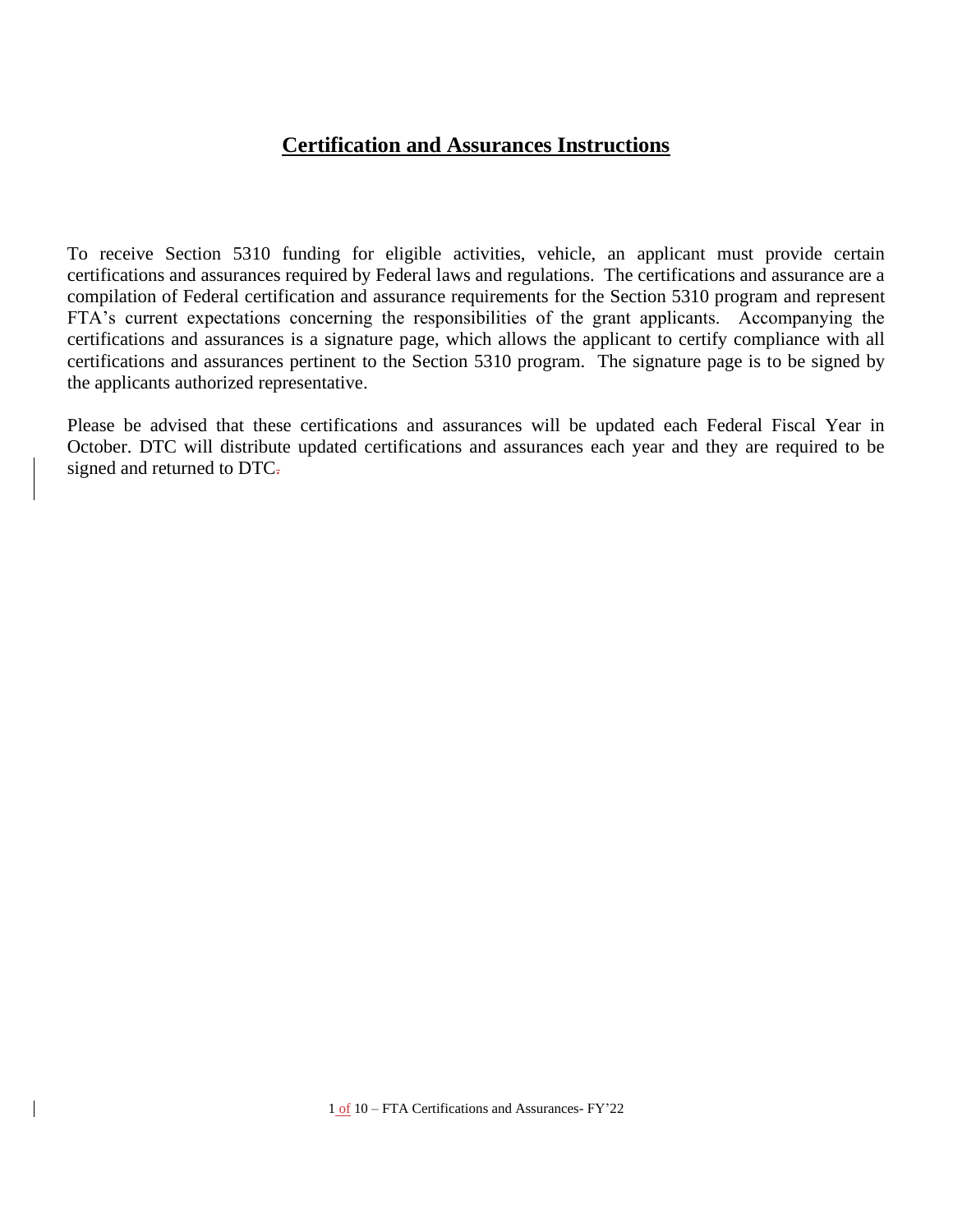# **Federal Fiscal Year 2022 FTA Section 5310 Capital Assistance Program Standard Assurances**

Legal Name of Organization: \_\_\_\_\_\_\_\_\_\_\_\_\_\_\_\_\_\_\_\_\_\_\_\_\_\_\_\_\_\_\_\_\_\_\_\_\_\_\_\_\_\_\_\_\_\_\_\_\_\_\_\_\_\_\_\_

The applicant organization hereby agrees to the following Standard Assurances pursuant to the Section 5310 program:

## **1. Debarment, Suspension, and Other Responsibility Matters Primary Covered Transactions**

As required by U.S. DOT regulations on Government-wide Debarment and Suspension (Non-procurement) at 49 CFR 29.510:

- A) The Applicant (Primary Participant) certifies to the best of its knowledge and belief, that it and its principals:
	- 1. are not presently debarred, suspended, proposed for debarment, declared ineligible, or voluntarily excluded from covered transactions by any Federal department or agency;
	- 2. have not within a three-year period preceding this proposal been convicted of or had a civil judgment rendered against them for commission of fraud or a criminal offense in connection with obtaining, attempting to obtain, or performing a public (Federal, state, or local) transaction or contract under a public transaction; violation of Federal or state antitrust statutes; or commission of embezzlement, theft, forgery, bribery, falsification or destruction of records, making false statements, or receiving stolen property;
	- 3. are not presently indicted for or otherwise criminally or civilly charged by a governmental entity (Federal, state, or local) with commission of any of the offenses listed in paragraph (2) of this certification; and
	- 4. have not within a three-year period preceding this certification had one or more public transactions (Federal, state, or local) terminated for cause or default.
- B) The Applicant also certifies that if, later, it becomes aware of any information contradicting the statements of paragraphs (a) through (d) above, it will promptly provide that information to FTA.
- C) If the Applicant (Primary Participant) is unable to certify to the statements within paragraphs (1) and (2) above, it shall indicate so on its Signature Page and provide a written explanation to FTA.

# **2. Civil Rights Assurances**

# **Nondiscrimination Assurance**

As required by 49 U.S.C. 5332, Title VI of the Civil Rights Act of 1964, as amended, 42 U.S.C. 2002d, and U.S. DOT regulations, A Nondiscrimination in Federally-Assisted Programs of the Department of Transportation--Effectuation of Title VI of the Civil Rights Act,'' 49 CFR part 21 at 21.7, the Applicant assures that it will comply with all requirements of 49 CFR part 21; FTA Circular 4702.1, Title VI Program Guidelines for Federal Transit Administration Recipients'' and FTA Circular 47021B, policy guidelines concerning Recipients' Responsibilities to Limited English Proficient (LEP) Persons (70 FR 74087); and other applicable directives, so that no person in the United States, on the basis of race, color, national origin, creed, sex, or age will be excluded from participation in, be denied the benefits of, or otherwise be subjected to discrimination in any program or activity (particularly in the level and quality of transportation services and transportation-related benefits) for which the Applicant receives Federal assistance awarded by the U.S. DOT or FTA as follows: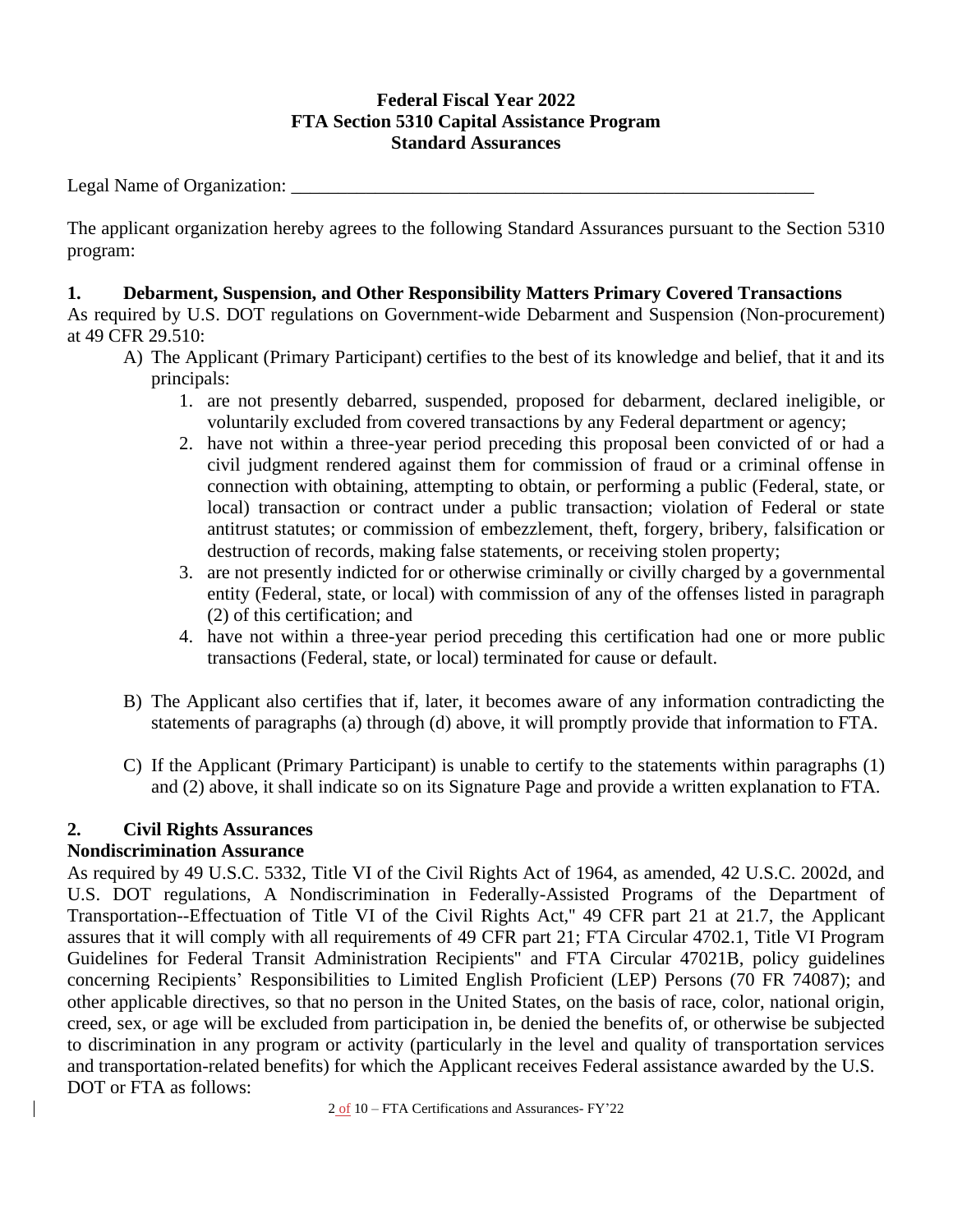- A) The Applicant assures that each project will be conducted, property acquisitions will be undertaken, and project facilities will be operated in accordance with all applicable requirements of 49 U.S.C. 5332 and 49 CFR part 21, and understands that this assurance extends to its entire facility and to facilities operated in connection with the project.
- B) The Applicant assures that it will take appropriate action to ensure that any transferee receiving property financed with Federal assistance derived from FTA will comply with the applicable requirements of 49 U.S.C. 5332 and 49 CFR part 21.
- C) The Applicant assures that it will promptly take the necessary actions to effectuate this assurance, including notifying the public that complaints of discrimination in the provision of transportation-related services or benefits may be filed with U.S. DOT or FTA. Upon request by U.S. DOT or FTA, the Applicant assures that it will submit the required information pertaining to its compliance with these requirements.
- D) The Applicant assures that it will make any changes in its 49 U.S.C. 5332 and Title VI implementing procedures as U.S. DOT or FTA may request.
- E) As required by 49 CFR 21.7(a)(2), the Applicant will include appropriate clauses in each third party contract or sub-agreement to impose the requirements of 49 CFR part 21 and 49 U.S.C. 5332, and include appropriate provisions imposing those requirements in deeds and instruments recording the transfer of real property, structures, improvements.

## **Equal Employment Opportunity**

- A) Race, Color, Creed, National Origin, Sex In accordance with Title VII of the Civil Rights Act, as amended, 42 U.S.C. § 2000e, and Federal transit laws at 49 U.S.C. § 5332, the Applicant agrees to comply with all applicable equal employment opportunity requirements of U.S. Department of Labor (U.S. DOL) regulations, "Office of Federal Contract Compliance Programs, Equal Employment Opportunity, Department of Labor," 41 C.F.R. Parts 60 et seq ., (which implement Executive Order No. 11246, "Equal Employment Opportunity," as amended by Executive Order No. 11375, "Amending Executive Order 11246 Relating to Equal Employment Opportunity," 42 U.S.C. § 2000e note), and with any applicable Federal statutes, executive orders, regulations, and Federal policies that may in the future affect construction activities undertaken in the course of the Project. The Applicant agrees to take affirmative action to ensure that applicants are employed, and that employees are treated during employment, without regard to their race, color, creed, national origin, sex, or age. Such action shall include, but not be limited to, the following: employment, upgrading, demotion or transfer, recruitment or recruitment advertising, layoff or termination; rates of pay or other forms of compensation; and selection for training, including apprenticeship. In addition, the Applicant agrees to comply with any implementing requirements FTA may issue.
- B) Age In accordance with section 4 of the Age Discrimination in Employment Act of 1967, as amended, 29 U.S.C. § § 623 and Federal transit law at 49 U.S.C. § 5332, the Applicant agrees to refrain from discrimination against present and prospective employees for reason of age. In addition, the Applicant agrees to comply with any implementing requirements FTA may issue.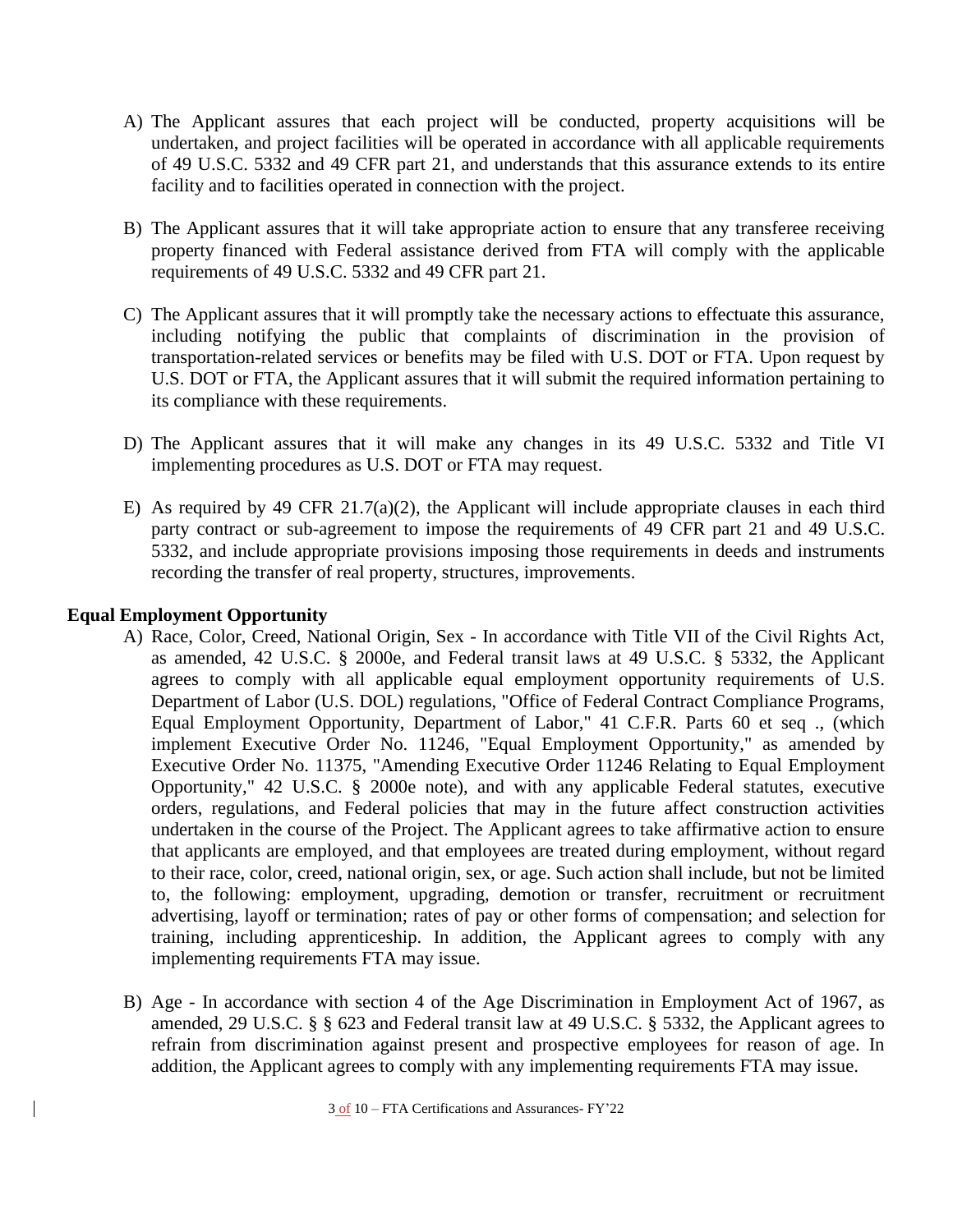- C) Disabilities In accordance with section 102 of the Americans with Disabilities Act, as amended, 42 U.S.C. § 12112, the Applicant agrees that it will comply with the requirements of U.S. Equal Employment Opportunity Commission, "Regulations to Implement the Equal Employment Provisions of the Americans with Disabilities Act," 29 C.F.R. Part 1630, pertaining to employment of persons with disabilities. In addition, the Applicant agrees to comply with any implementing requirements FTA may issue.
- D) The Applicant also agrees to include these requirements in each subcontract financed in whole or in part with Federal assistance provided by FTA, modified only if necessary to identify the affected parties.

#### **3. School Transportation Agreement**

An Applicant seeking FTA assistance to acquire or operate transportation facilities and equipment acquired with Federal assistance authorized by 49 U.S.C. chapter 53 must agree as follows. FTA may not provide assistance for transportation facilities until the Applicant enters into this Agreement by selecting Category VIII on the Signature Page.

- A) As required by 49 U.S.C. 5323(f) and FTA regulations, ``School Bus Operations,'' at 49 CFR 605.14, the Applicant agrees that it and all its recipients will: (1) Engage in school transportation operations in competition with private school transportation operators only to the extent permitted by an exception provided by 49 U.S.C. 5323(f), and implementing regulations, and (2) comply with the requirements of 49 CFR part 605 before providing any school transportation using equipment or facilities acquired with Federal assistance authorized by 49 U.S.C. chapter 53 or Title 23 U.S.C. awarded by FTA for transportation projects.
- B) The Applicant understands that the requirements of 49 CFR part 605 will apply to any school transportation it provides, the definitions of 49 CFR part 605 apply to this school transportation agreement, and a violation of this agreement may require corrective measures and the imposition of penalties, including debarment from the receipt of further Federal assistance for transportation.

#### **4. Conservation**

The Applicant shall recognize mandatory standards and policies relating to energy efficiency which are contained in the State energy conservation plan issued in compliance with the Energy Policy and Conservation Act (42 US Section 6321 et seq.).

#### **5. No Government Obligation to Third Parties**

The Applicant acknowledges and agrees that, notwithstanding any concurrence by the Federal Government in or approval of the solicitation or award of the underlying contract, absent the express written consent by the Federal Government, the Federal Government is not a party to this contract and shall not be subject to any obligations or liabilities to the Purchaser, Applicant, or any other party (whether or not a party to that contract) pertaining to any matter resulting from the underlying contract.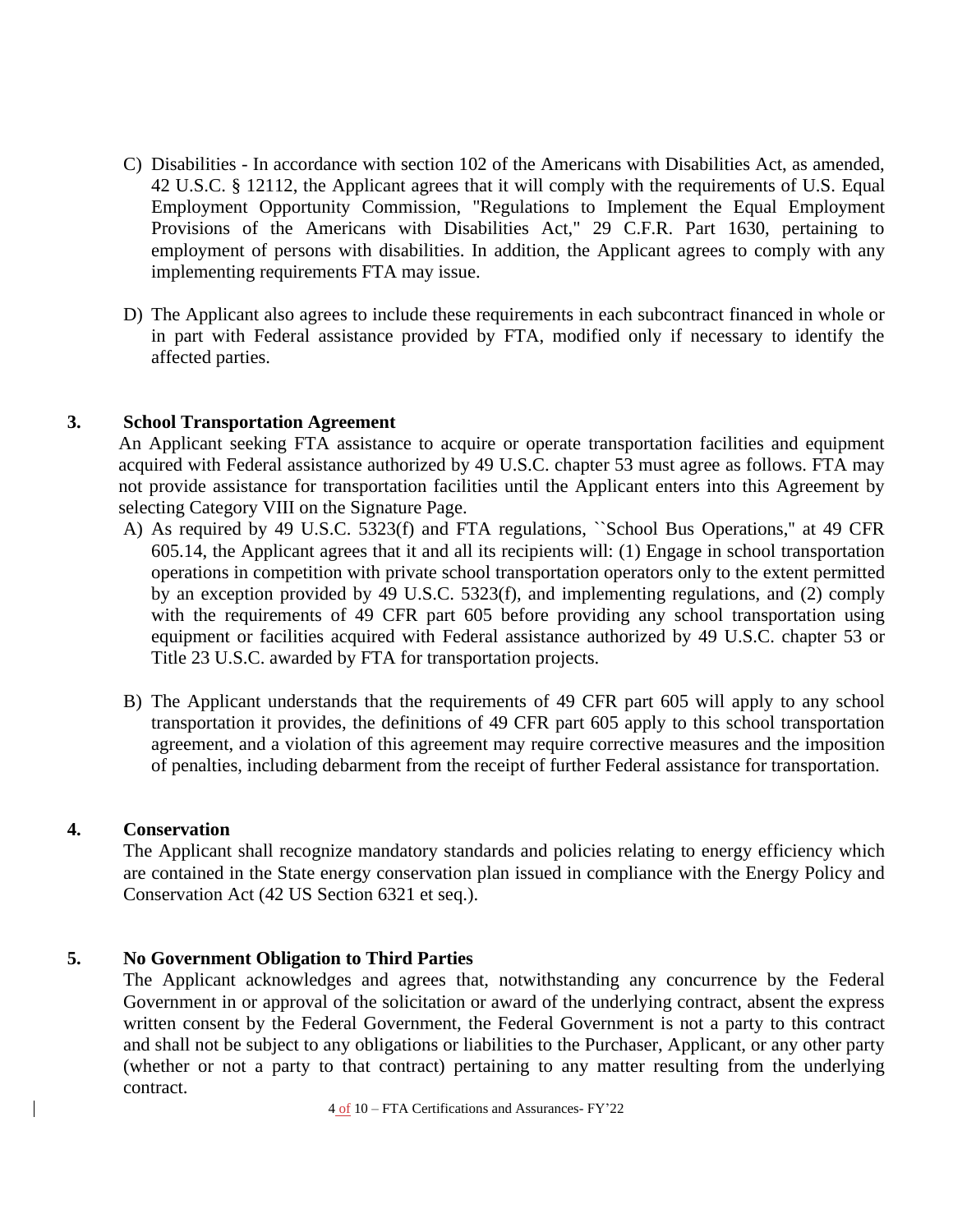The Applicant agrees to include the above clause in each subcontract financed in whole or in part with Federal assistance provided by FTA. It is further agreed that the clause shall not be modified, except to identify the subcontractor who will be subject to its provisions.

## **6. Program Fraud and False Or Fraudulent Statements and Related Acts**

The Applicant acknowledges that the provisions of the Program Fraud Civil Remedies Act of 1986, as amended, 31 U.S.C. § 3801 et seq . and U.S. DOT regulations, "Program Fraud Civil Remedies," 49 C.F.R. Part 31, apply to its actions pertaining to this Project. Upon execution of the underlying contract, the Applicant certifies or affirms the truthfulness and accuracy of any statement it has made, it makes, it may make, or causes to be made, pertaining to the underlying contract or the FTA assisted project for which this contract work is being performed. In addition to other penalties that may be applicable, the Applicant further acknowledges that if it makes, or causes to be made, a false, fictitious, or fraudulent claim, statement, submission, or certification, the Federal Government reserves the right to impose the penalties of the Program Fraud Civil Remedies Act of 1986 on the Applicant to the extent the Federal Government deems appropriate.

- A) The Applicant also acknowledges that if it makes, or causes to be made, a false, fictitious, or fraudulent claim, statement, submission, or certification to the Federal Government under a contract connected with a project that is financed in whole or in part with Federal assistance originally awarded by FTA under the authority of 49 U.S.C. § 5307, the Government reserves the right to impose the penalties of 18 U.S.C. § 1001 and 49 U.S.C. § 5307(n)(1) on the Applicant, to the extent the Federal Government deems appropriate.
- B) The Applicant agrees to include the above two clauses in each subcontract financed in whole or in part with Federal assistance provided by FTA. It is further agreed that the clauses shall not be modified, except to identify the subcontractor who will be subject to the provisions.

#### **7. Access Requirements For Individuals With Disabilities**

Section 504 of the Rehabilitation Act of 1973, as amended, 29 U.S.C. & sect; 794, prohibits discrimination on the basis of handicap by recipients of Federal financial assistance. The Americans with Disabilities Act of 1990, as amended, (ADA) specifies the Federal civil rights of individuals with disabilities as well as imposing specific requirements on public and private providers of transportation. Section 5310 recipients must comply with 49 C.F.R. Parts 27, 37, and 38, implementing the ADA and amending the Section 504 rule. Among other provisions, the regulations: prohibit discrimination against individuals with disabilities; require that vehicles acquired be accessible to and usable by individuals with disabilities, including individuals using wheelchairs (with limited exceptions for demand responsive systems providing equivalent service to individuals with disabilities or a demonstration of inability to obtain an accessible vehicle despite good faith efforts to do so). In addition, recipients of any FTA funds should be aware that they also have responsibilities under other provisions of ADA in the areas of employment, public accommodations, and telecommunications.

#### **8. Clean Water Requirements**

5 of 10 – FTA Certifications and Assurances- FY'22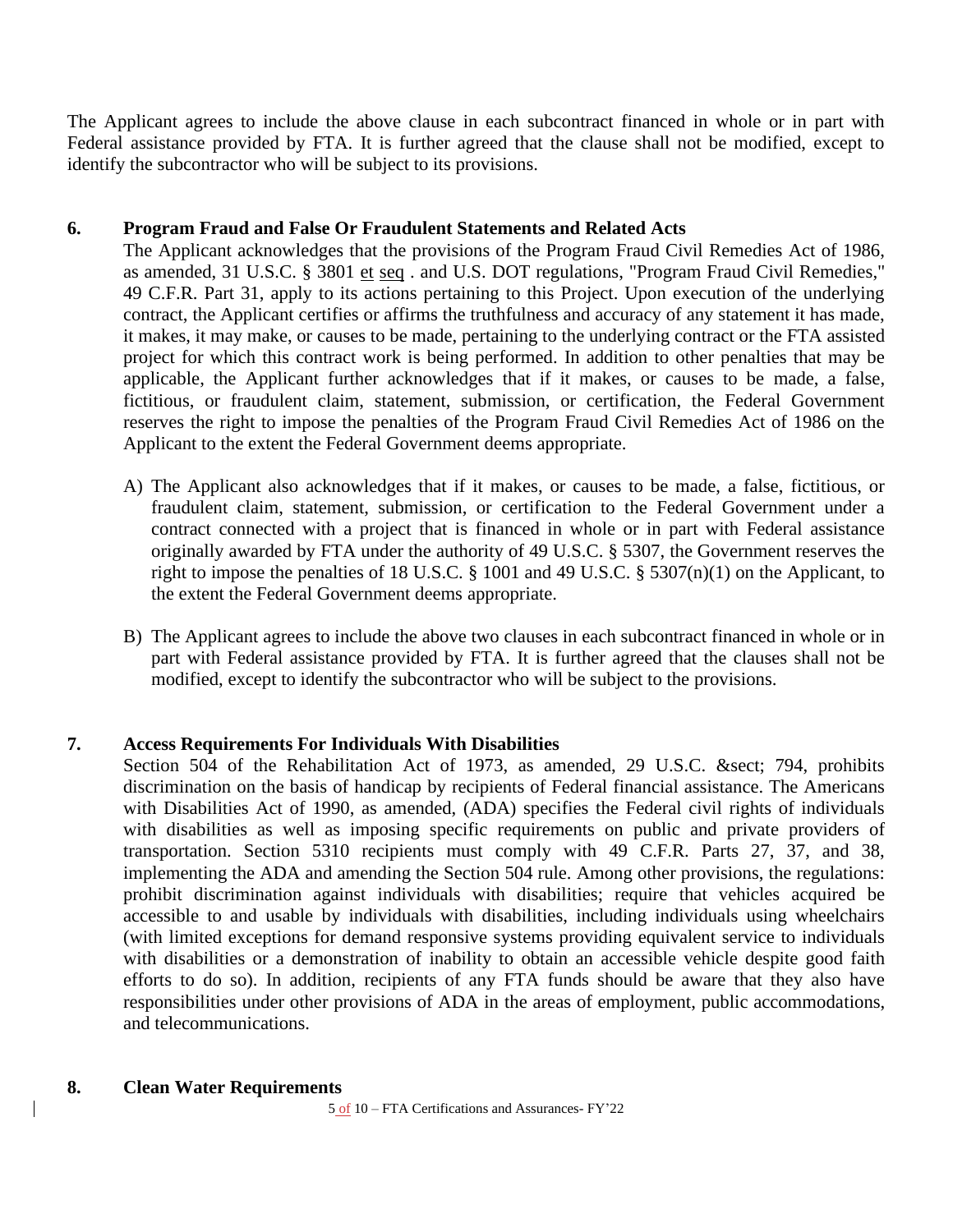The Applicant agrees to comply with all applicable standards, orders or regulations issued pursuant to the Federal Water Pollution Control Act, as amended, 33 U.S.C. 1251 et seq. The Applicant agrees to report each violation to the Purchaser and understands and agrees that the Purchaser will, in turn, report each violation as required to assure notification to FTA and the appropriate EPA Regional Office. The Applicant also agrees to include these requirements in each subcontract exceeding \$100,000 financed in whole or in part with Federal assistance provided by FTA.

#### **9. Clean Air Requirements**

The Applicant agrees to comply with all applicable standards, orders or regulations issued pursuant to the Clean Air Act, as amended, 42 U.S.C. §§ 7401 et seq . The Applicant agrees to report each violation to the Purchaser and understands and agrees that the Purchaser will, in turn, report each violation as required to assure notification to FTA and the appropriate EPA Regional Office. The Applicant also agrees to include these requirements in each subcontract exceeding \$100,000 financed in whole or in part with Federal assistance provided by FTA.

#### **10. Certification Of Restrictions On Lobbying**

The subrecipient certifies, to the best of its knowledge and belief, that:

- A) No Federal appropriated funds have been paid or will be paid, by or on behalf of the undersigned, to any person for influencing or attempting to influence an officer or employee of a Federal department or agency, a Member of the U.S. Congress, an officer or employee of the U.S. Congress, or an employee of a Member of the U.S. Congress in connection with the awarding of any Federal contract, the making of any Federal grant, the making of any Federal loan, the entering into of any cooperative agreement, and the extension, continuation, renewal, amendment, or modification thereof.
- B) If any funds other than Federal appropriated funds have been paid or will be paid to any person for making lobbying contacts to an officer or employee of any agency, a Member of Congress, an officer or employee of Congress, or an employee of a Member of Congress in connection with this Federal contract, grant, loan, or cooperative agreement, the undersigned shall complete and submit Standard Form--LLL, "Disclosure Form to Report Lobbying", in accordance with its instructions (as amended by "Government wide Guidance for New Restrictions on Lobbying," 61 Fed. Reg. 1413 (1/19/96). Note: Language in paragraph (2) herein has been modified in accordance with Section 10 of the Lobbying Disclosure Act of 1995 (P.L. 104-65, to be codified at 2 U.S.C. 1601, et seq.)).
- C) The undersigned shall require that the language of this certification be included in the award documents for all sub-awards at all tiers (including subcontracts, subgrants, and contracts under grants, loans, and cooperative agreements) and that all subrecipients shall certify and disclose accordingly. This certification is a material representation of fact upon which reliance was placed when this transaction was made or entered into. Submission of this certification is a prerequisite for making or entering into this transaction imposed by 31, U.S.C. § 1352 (as amended by the Lobbying Disclosure Act of 1995). Any person who fails to file the required certification shall be subject to a civil penalty of not less than \$10,000 and not more than \$100,000 for each such failure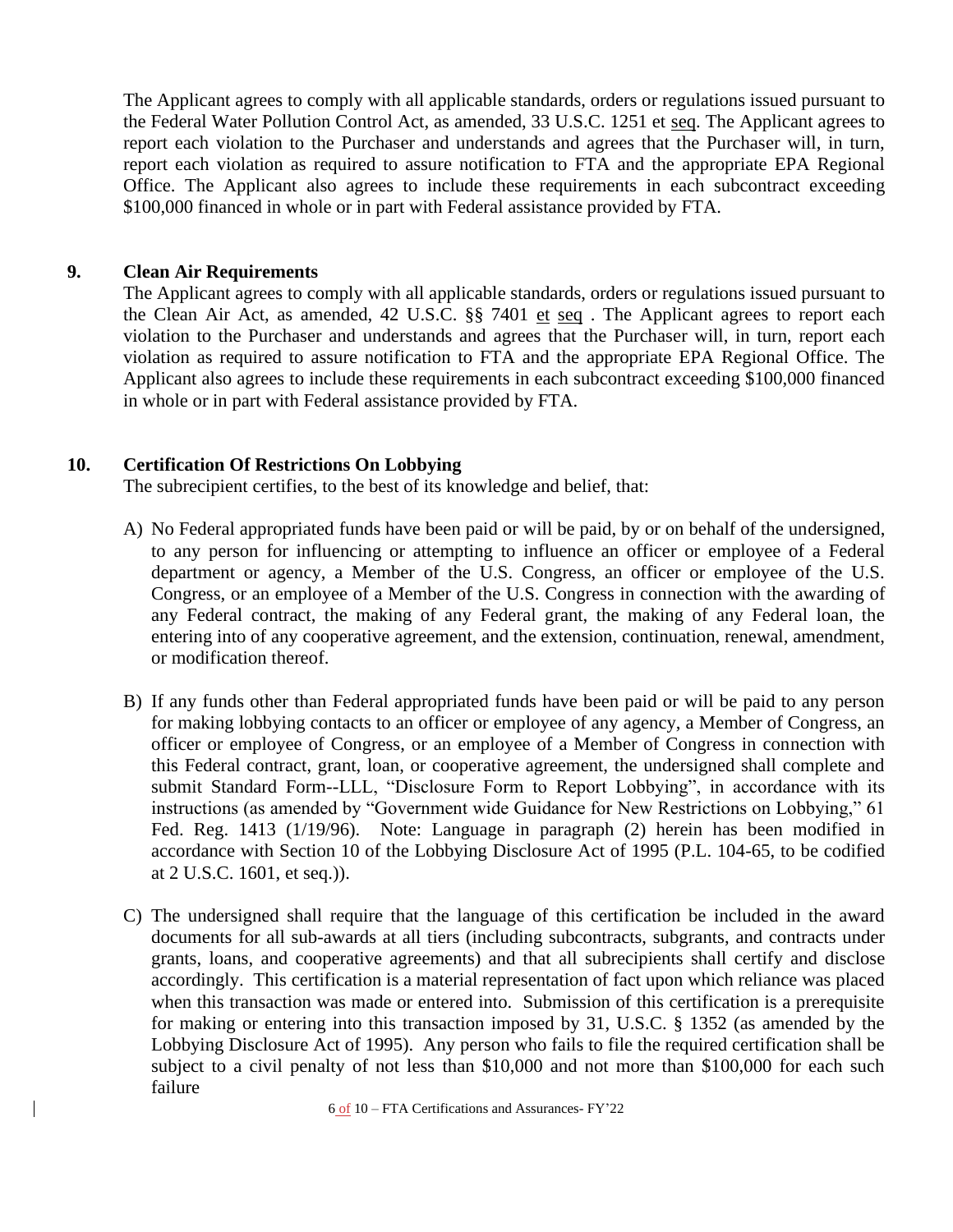The subrecipient affirms the truthfulness and accuracy of each statement of it certification and disclosure, if any. In addition, the bidder or offeror understands and agrees that the provisions of 31 u.s.c. §§ 3801 et seq. Apply to this certification and disclosure, if any.

BY ENDORSING THIS SIGNATURE PAGE, I \_\_\_\_\_\_\_\_\_\_\_\_\_\_\_\_\_\_\_\_\_\_\_\_\_\_\_\_\_\_\_ (name) declare that I am duly authorized by the Applicant to make the certifications and assurances on behalf of the Applicant and bind the Applicant to comply with them. Thus, the Applicant agrees to comply with all Federal statutes, regulations, executive orders, and administrative guidance required for any application it makes to the Federal Transit Administration (FTA) during Federal Fiscal Year 2019.

The Applicant affirms the truthfulness and accuracy of the certifications and assurances it has made in the statements submitted herein with this document and any other submission made to FTA, and acknowledges that the provisions of the Program Fraud Civil Remedies Act of 1986, 31 U.S.C.3801 et seq., as implemented by U.S. DOT regulations, Program Fraud Civil Remedies, @ 49 CFR part 31 apply to any certification, assurance or submission made to FTA". The criminal fraud provisions of 18 U.S.C. 1001 apply to any certification, assurance or submission made in connection with the FTA formula assistance program for urbanized areas, and may apply to any other certification, assurance or submission made in connection with any program administered by FTA.

In signing this document, I declare under penalties of perjury that the foregoing certifications and assurances, and any other statement made by me on behalf of the Applicant are true and correct.

\_\_\_\_\_\_\_\_\_\_\_\_\_\_\_\_\_\_\_\_\_\_\_\_\_\_\_\_\_\_\_\_\_\_\_\_\_\_\_\_\_\_\_\_\_\_\_\_\_\_\_\_\_ Signature of Authorized Representative of Applicant

\_\_\_\_\_\_\_\_\_\_\_\_\_\_\_\_\_\_\_\_\_\_\_\_\_\_\_\_\_\_\_\_\_\_\_\_\_\_\_\_\_\_\_\_\_\_\_\_\_\_\_\_\_\_

Name and Title of Authorized Official

**Date** 

\_\_\_\_\_\_\_\_\_\_\_\_\_\_\_\_

# **Title VI Requirements**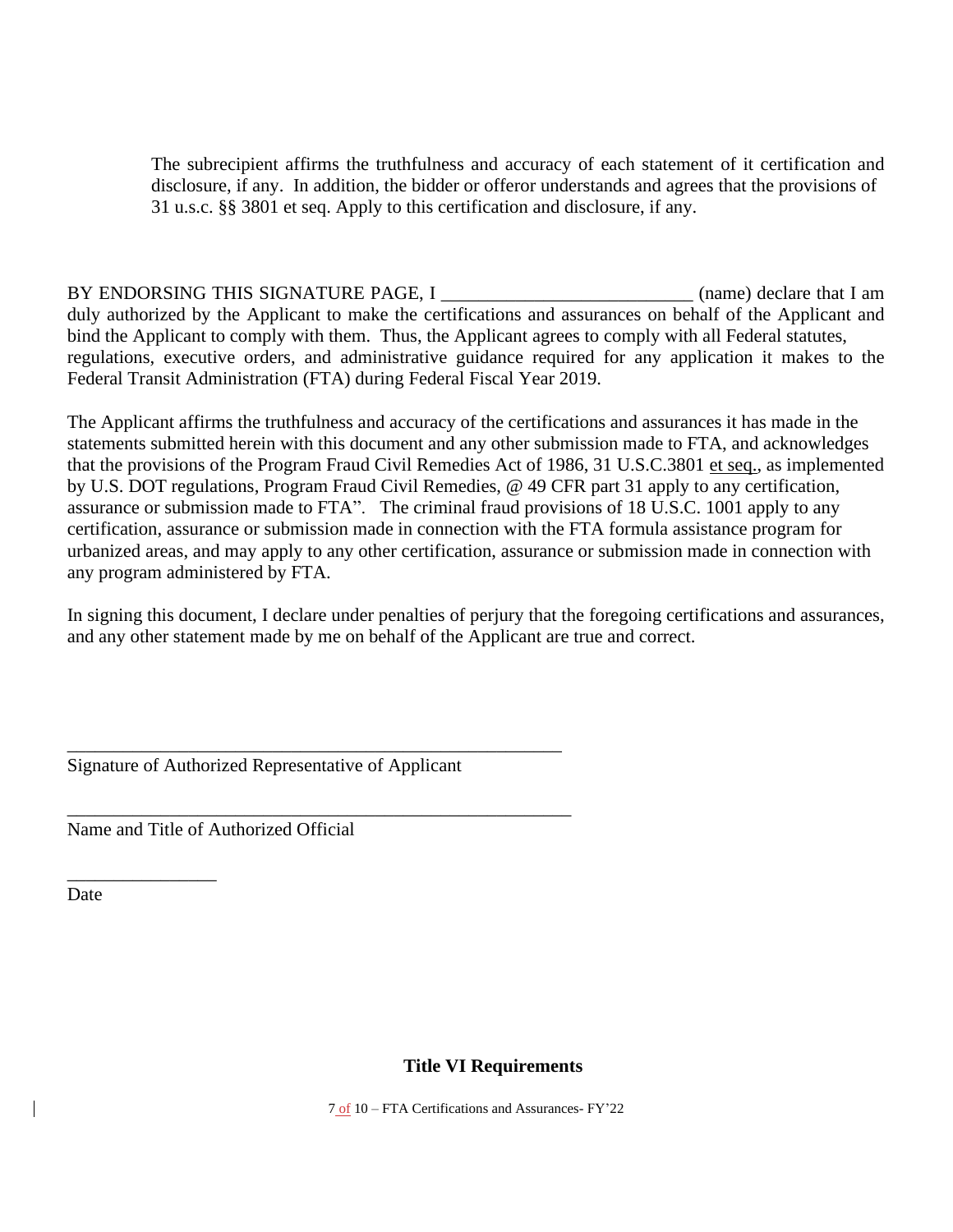REQUIREMENT TO PREPARE AND SUBMIT A TITLE VI PROGRAM. Title 49 CFR Section 21.9(b) requires recipients to "keep such records and submit to the Secretary timely, complete, and accurate compliance reports at such times, and in such form and containing such information, as the Secretary may determine to be necessary to enable him to ascertain whether the recipient has complied or is complying with this [rule]." FTA requires that all direct and primary recipients document their compliance with DOT's Title VI regulations by submitting a Title VI Program to their FTA regional civil rights officer once every three years or as otherwise directed by FTA. For all recipients (including subrecipents), the Title VI Program must be approved by the recipient's board of directors or appropriate governing entity or official(s) responsible for policy decisions prior to submission to FTA. For State Chap. III-2 FTA C 4702.1B DOTs, the appropriate governing entity is the State's Secretary of Transportation or equivalent. Recipients shall submit a copy of the board resolution, meeting minutes, or similar documentation with the Title VI Program as evidence that the board of directors or appropriate governing entity or official(s) has approved the Title VI Program. FTA will review and concur or request the recipient provide additional information. Subrecipients shall submit Title VI Programs to the primary recipient from whom they receive funding in order to assist the primary recipient in its compliance efforts. Such Programs may be submitted and stored electronically at the option of the primary recipient. Subrecipients may choose to adopt the primary recipient's notice to beneficiaries, complaint procedures and complaint form, public participation plan, and language assistance plan where appropriate. Operational differences between the primary recipient and subrecipient may require, in some instances, that the subrecipient tailor its language assistance plan. Subrecipients shall develop and submit to the primary recipient a list of complaints, investigations, or lawsuits. Subrecipients that have transit-related non-elected planning boards, advisory councils, or committees, the membership of which is selected by the subrecipient, must provide a table depicting the racial breakdown of the membership of those committees, and a description of efforts made to encourage the participation of minorities on such committees. Subrecipients must submit all the above information to the primary recipient on a schedule requested by the primary recipient. Collection and storage of subrecipient Title VI Programs may be electronic at the option of the primary recipient.

TITLE VI NOTICE TO THE PUBLIC (GENERAL REQUIREMENT) Background A Title VI Notice to the Public must be displayed to inform a recipient's customers of their rights under Title VI. At a minimum, recipients must post the notice on the agency's website and in public areas of the agency's office(s), including the reception desk, meeting rooms, etc. Many agencies display their Title VI Notices in transit facilities (e.g., headquarters, transit shelters and stations, etc.), and on transit vehicles (e.g., buses, rail cars, etc.). The Title VI Notice is a vital document. If any of the Limited English Proficient (LEP) populations in your service area meet the Safe Harbor threshold (see Chapter III), then the Notice should be provided in English and in any other language(s) spoken by LEP populations that meet the Safe Harbor Threshold. At a minimum, this statement in the Notice—"If information is needed in another language, then contact [phone number]"—should be stated in English and in any other language(s) spoken by LEP populations that meet the Safe Harbor threshold. The sample below is provided for the purposes of guidance only.

SAMPLE Title VI Notification to the Public Notifying the Public of Rights Under Title VI:

THE CITY OF USA • The City of USA operates its programs and services without regard to race, color, and national origin in accordance with Title VI of the Civil Rights Act. Any person who believes she or he has been aggrieved by any unlawful discriminatory practice under Title VI may file a complaint with the City of USA. • For more information on the City of USA's civil rights program, and the procedures to file a complaint, contact 800-555-1212, (TTY 800-555- 1111); email title.vi.complaint@city.ca.us; or visit our administrative office at 1234 Center Street, City of USA, State 11111. For more information, visit

8 of 10 – FTA Certifications and Assurances- FY'22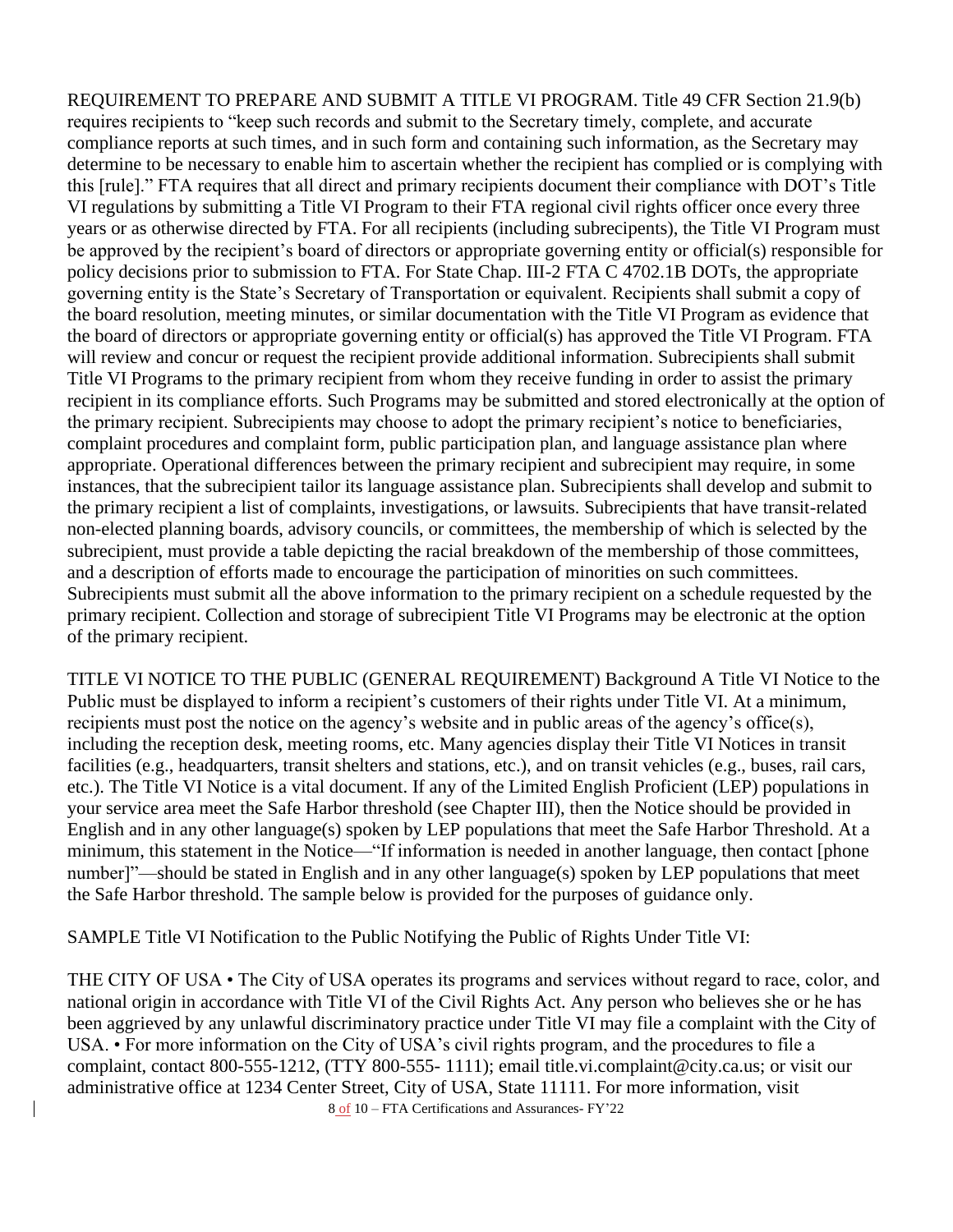www.city.ca.us • A complainant may file a complaint directly with the Federal Transit Administration by filing a complaint with the Office of Civil Rights, Attention: Title VI Program Coordinator, East Building, 5th Floor-TCR, 1200 New Jersey Ave., SE, Washington, DC 20590 • If information is needed in another language, contact 800-555-1212. • MAKE SURE THE SENTENCE ABOVE IS ALSO PROVIDED IN ANY LANGUAGE(S) SPOKEN BY LEP POPULATIONS THAT MEET THE SAFE HARBOR THRESHO LD

Nondiscrimination – Title VI – The recipient agrees to comply, and assures the compliance of each third party contractor and each subrecipient in any tier of the project, will follow requirements under Title VI of the Civil Rights Act of 1964. For additional guidance please refer to U.S. DOT regulations, "Nondiscrimination in Federally-Assisted Programs of the Department of Transportation – Effectuation of Title VI of the Civil Rights Act " 49 CFR part 21 and FTA Circular 4702.1B "Title VI Requirement and Guidelines for Federal Transit Administration Recipients".

BY ENDORSING THIS SIGNATURE PAGE, I \_\_\_\_\_\_\_\_\_\_\_\_\_\_\_\_\_\_\_\_\_\_\_\_\_\_\_ (name) declare that I am duly authorized by the Applicant to assure that Applicant agrees to comply with all Federal Title VI regulation, executive orders, and administrative guidance required for any application it makes to the Federal Transit Administration (FTA) during Federal Fiscal Year 2020.

The Applicant affirms the truthfulness and accuracy of the certifications and assurances it has made in the statements submitted herein with this document and any other submission made to FTA, and acknowledges that the provisions of the Program Fraud Civil Remedies Act of 1986, 31 U.S.C.3801 et seq., as implemented by U.S. DOT regulations, Program Fraud Civil Remedies, @ 49 CFR part 31 apply to any certification, assurance or submission made to FTA". The criminal fraud provisions of 18 U.S.C. 1001 apply to any certification, assurance or submission made in connection with the FTA formula assistance program for urbanized areas, and may apply to any other certification, assurance or submission made in connection with any program administered by FTA.

In signing this document, I declare under penalties of perjury that the Title VI information and any other statement made by me on behalf of the Applicant are true and correct.

Signature of Authorized Representative of Applicant

\_\_\_\_\_\_\_\_\_\_\_\_\_\_\_\_\_\_\_\_\_\_\_\_\_\_\_\_\_\_\_\_\_\_\_\_\_\_\_\_\_\_\_\_\_\_\_\_\_\_\_\_\_

\_\_\_\_\_\_\_\_\_\_\_\_\_\_\_\_\_\_\_\_\_\_\_\_\_\_\_\_\_\_\_\_\_\_\_\_\_\_\_\_\_\_\_\_\_\_\_\_\_\_\_\_\_\_ Name and Title of Authorized Official

\_\_\_\_\_\_\_\_\_\_\_\_\_\_\_\_\_\_\_\_\_\_\_\_\_\_\_

Date